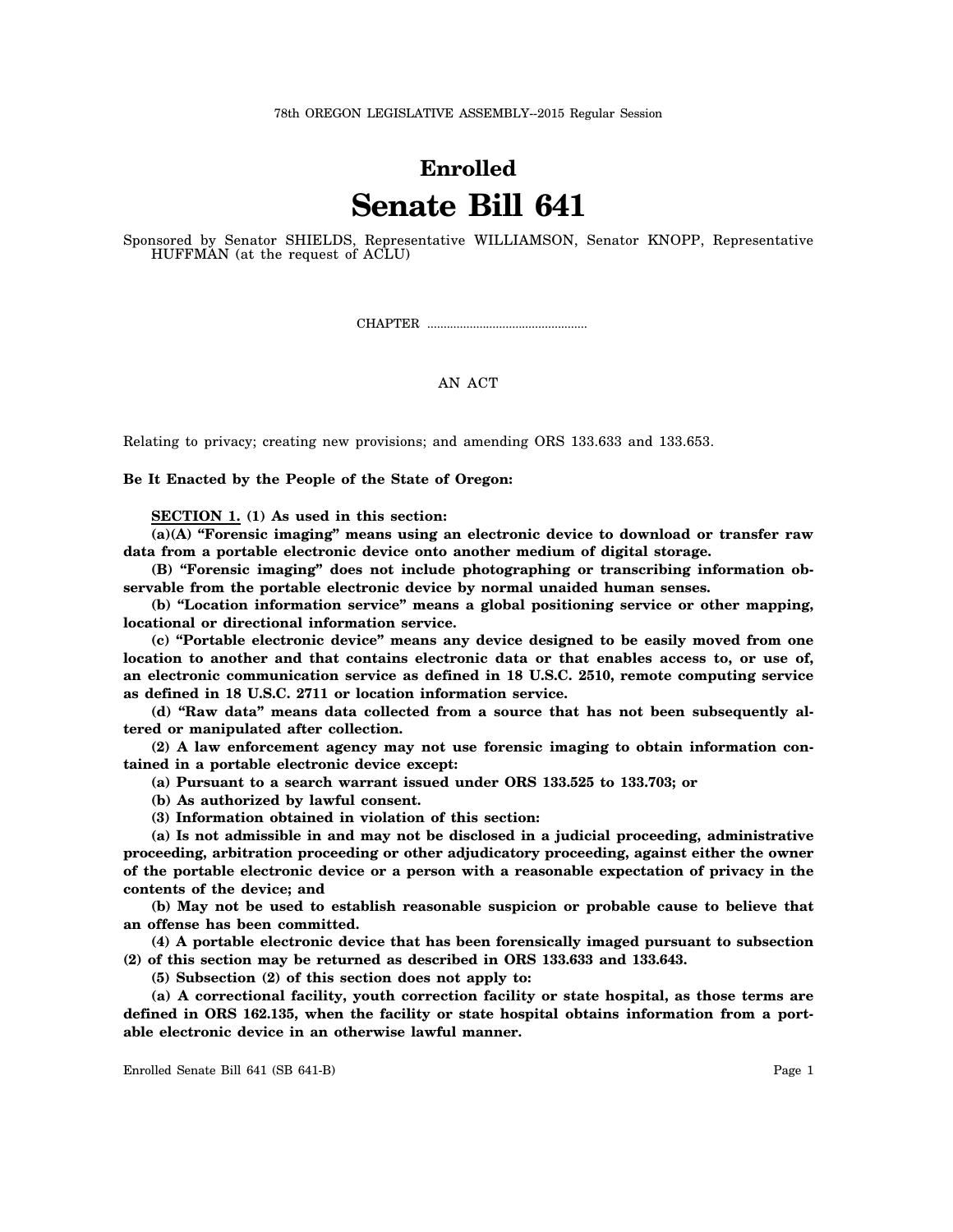**(b) A parole and probation officer, juvenile community supervision officer as defined in ORS 420.905, community corrections agency or agency that supervises youth or youth offenders, when the officer or agency obtains information from a portable electronic device in an otherwise lawful manner.**

**SECTION 2.** ORS 133.633 is amended to read:

133.633. (1) Within 90 days after actual notice of any seizure, or at such later date as the court in its discretion may allow:

(a) An individual from whose person, property or premises things have been seized may move the appropriate court to return things seized to the person or premises from which they were seized.

(b) Any other person asserting a claim to rightful possession of the things seized may move the appropriate court to restore the things seized to the movant.

(2) The appropriate court to consider such motion is:

(a) The court having ultimate trial jurisdiction over any crime charged in connection with the seizure;

(b) If no crime is charged in connection with the seizure, the court to which the warrant was returned; or

(c) If the seizure was not made under a warrant and no crime is charged in connection with the seizure, any court having authority to issue search warrants in the county in which the seizure was made.

(3) The movant shall serve a copy of the motion upon the district attorney or the city attorney, whichever is appropriate, of the jurisdiction in which the property is in custody.

(4) No filing, appearance or hearing fees may be charged for filing or hearing a motion under this section.

**(5)(a) The things seized that are the subject of a motion for return under this section may include raw data obtained from the forensic imaging of a portable electronic device or of a computer.**

**(b) As used in this subsection, "forensic imaging," "portable electronic device" and "raw data" have the meanings given those terms in section 1 of this 2015 Act.**

**SECTION 3.** ORS 133.653 is amended to read:

133.653. (1) In granting a motion for return or restoration of things seized, the court shall postpone execution of the order until such time as the things in question need no longer remain available for evidentiary use.

(2) An order granting a motion for return or restoration of things seized shall be reviewable on appeal in regular course. An order denying such a motion or entered under ORS 133.663 shall be reviewable on appeal upon certification by the court having custody of the things in question that they are no longer needed for evidentiary purposes.

**(3)(a) An order granting a motion for return of raw data obtained from the forensic imaging of a portable electronic device or of a computer shall include a provision that a law enforcement agency may not retain a copy of the raw data to be returned.**

**(b) As used in this subsection, "forensic imaging," "portable electronic device" and "raw data" have the meanings given those terms in section 1 of this 2015 Act.**